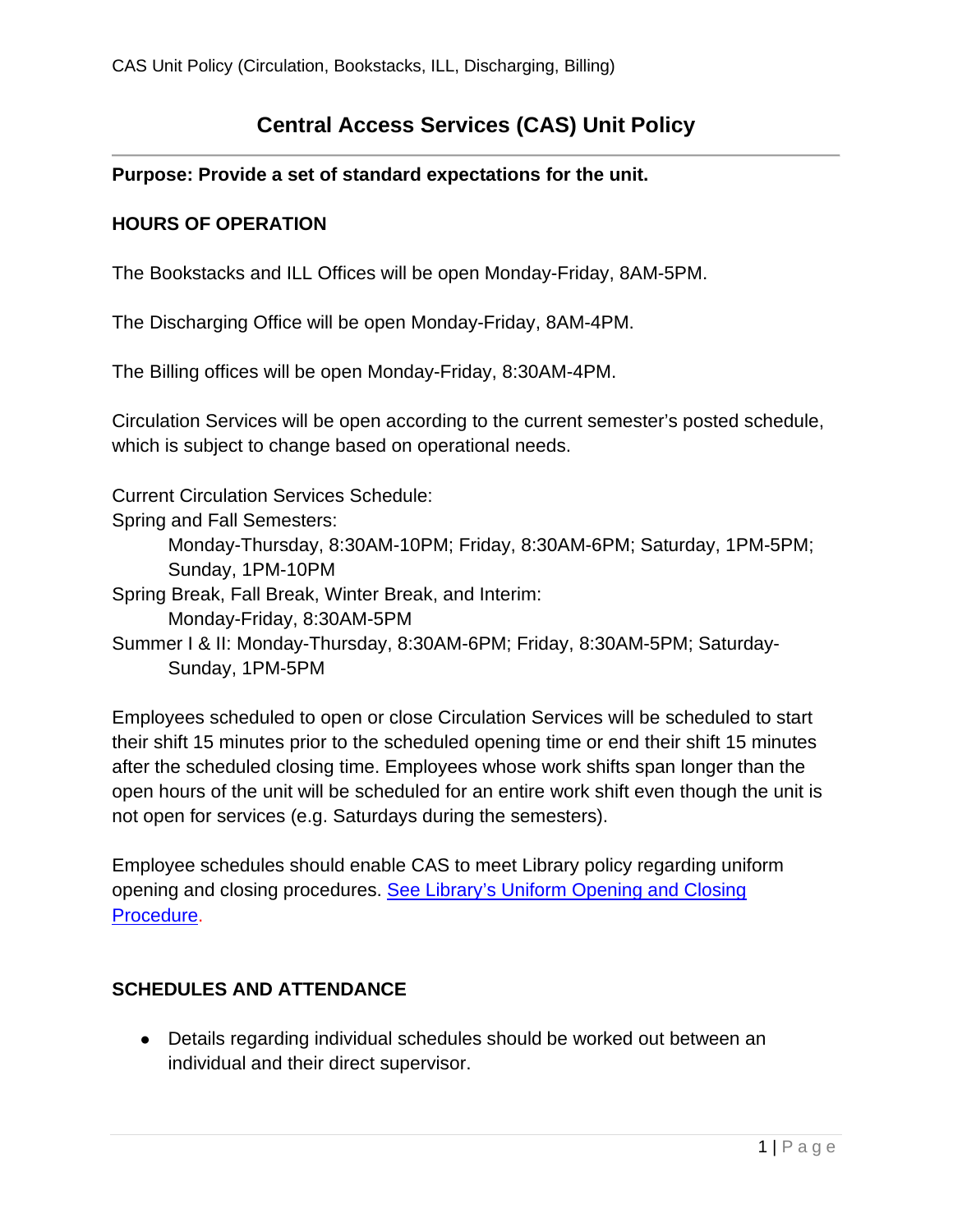- Any changes to standard working hours need to be approved by a supervisor beforehand
- Consideration of schedules is based on the unit's operational needs.
- Employees will be in their work area no earlier than 15 minutes before their scheduled start time and no later than 15 minutes after the end of their work shift.

#### *Planned Out-of-Office Needs (Vacation/Jury Duty/Appointments)*

- Requests for anticipated absences (vacation time or appointments) should be submitted to the immediate supervisor as early as possible, but no earlier than 6 months prior to the anticipated absence.
- Vacation requests should be communicated via the Request Time Off (RTO) form for Bookstacks, Billing, Circulation, and Discharging [\(https://forms.illinois.edu/sec/7064849\)](https://forms.illinois.edu/sec/7064849).
- ILL will request time off via the Interlibrary Loan and Document Delivery Civil Service / Non-Academic Vacation Policy form.
- In determining whether to give such approval, the supervisor will take into account staffing requirements needed to insure necessary continuity of operations.
- Employees are discouraged from taking planned time off during the first week of the Fall and Spring semesters.

#### *Unplanned Out-of-Office Needs (Arriving Late/Illness/Emergencies)*

- Circulation services will send an email to [circlib@library.illinois.edu](mailto:circlib@library.illinois.edu) (copying Rand and Janelle) as soon as possible, and no later than before your regular workday begins, of unplanned out-of-office needs.
- Bookstacks, Discharging, and Billing services will send an email to Janelle (copying Rand) as soon as possible, and no later than before your regular workday begins, of unplanned out-of-office needs.
- ILL services will contact their direct supervisor as soon as possible via phone, email, or text, and no later than before your regular workday begins, of unplanned out-of-office needs.
- When such leave is necessary to handle urgent personal or emergency situations that are beyond the control of the employee and that arise too suddenly to permit advance approval, the employee may be granted postapproval by the supervisor, who may require clarification of such situations. If you are dealing with an emergency, notify Rand and Janelle as soon as you can do so safely.
- For ILL, if you are dealing with an emergency, notify your direct supervisor as soon as you can do so safely.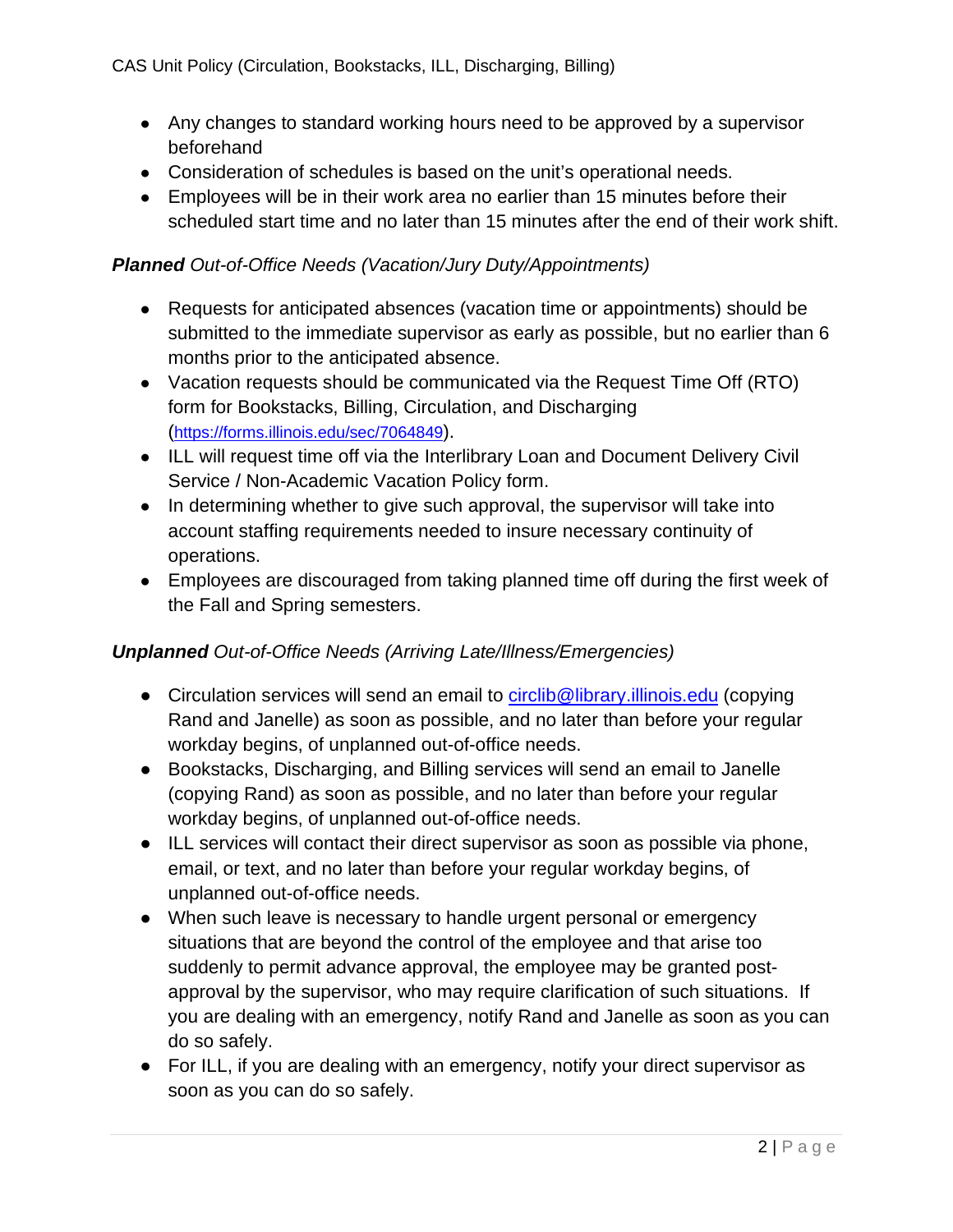## *Reporting Time Worked and Benefit Usage*

- Follow the designated method for reporting your time based on your exempt or non-exempt status.
- Please be mindful of the maximum accrual limits for your vacation time, as once you reach it, you will cease to earn leave until the accumulation is reduced. Therefore, it is imperative that employees manage their vacation time in order to maximize their accruals. See [System Human Resources Vacation policy](https://www.hr.uillinois.edu/cms/One.aspx?portalId=4292&pageId=5636#accruals) for more details.
- An employee can only use vacation up to the amount they have accumulated. An employee cannot borrow from, use, or loan another employee earned benefits (e.g. vacation, sick leave), except as provided by the [Shared Benefits](https://www.hr.uillinois.edu/leave/sharedbenefits)  [Program](https://www.hr.uillinois.edu/leave/sharedbenefits) which establishes a sick leave pool.
- Accrued sick leave cannot be used for vacation purposes.
- In keeping with [University Policy,](https://nessie.uihr.uillinois.edu/PDF/policy/rules/pr7chap.pdf) an employee's supervisor may require the employee to provide evidence to substantiate the reason for the absence, including a physician's certification or FMLA medical certification, if applicable, if the absence exceeds three (3) work days or if the supervisor has sufficient justification to believe that the employee does not have a valid reason for requesting sick leave.

#### **BREAKS AND FOOD**

A change of environment at work can contribute to your own well-being and comfort.

- Employees are encouraged to take their break time away from the work area as often as possible.
- Consider using the staff lounge or other areas outside the office for your lunch break. If you are eating at your desk, please be mindful that food odors may be distracting to those around you. Please follow the [Library employee food and](https://www.library.illinois.edu/staff/preservation/about_us/policies_procedures/food_drink_policy/)  [drink policy](https://www.library.illinois.edu/staff/preservation/about_us/policies_procedures/food_drink_policy/) to protect Library materials.
- All food and drink waste must be disposed of in the food trash cans and not at individual desks.

#### **FRAGRANCES**

• Please be thoughtful and courteous with your use of any scented products at work, as others may have medical conditions such as asthma, migraines, and upper respiratory issues that make them sensitive to chemicals and fragrances.